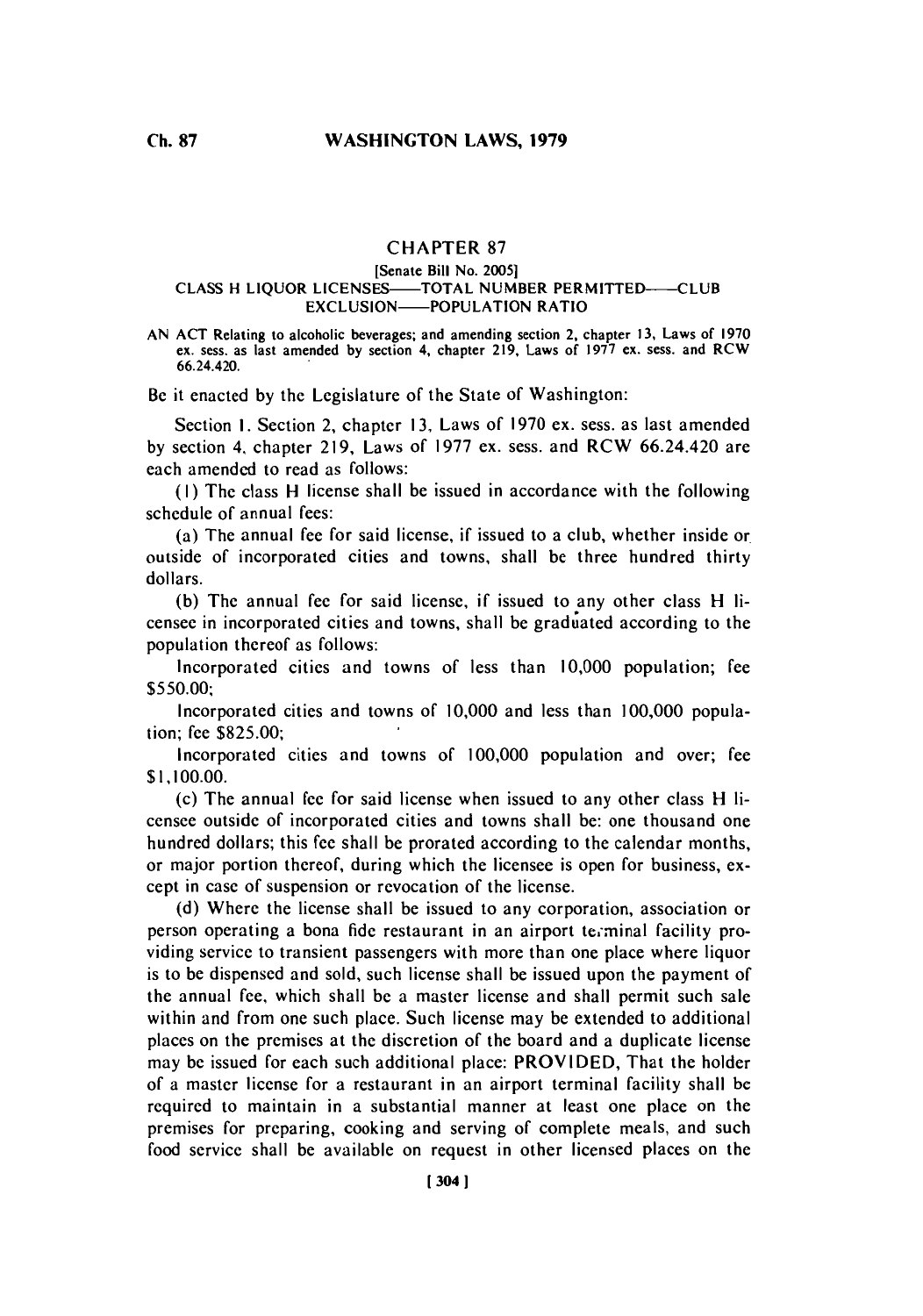premises: PROVIDED, FURTHER, That an additional license fee of twenty-five percent of the annual master license fee shall be required for such duplicate licenses.

(e) Where the license shall be issued to any corporation, association, or person operating dining places at publicly owned civic centers with facilities for sports, entertainment, and conventions, with more than one place where liquor is to be dispensed and sold, such license shall be issued upon the payment of the annual fee, which shall be a master-license and shall permit such sale within and from one such place. Such license may be extended to additional places on the premises at the discretion of the board and a duplicate license may **be** issued for each such additional place: PROVIDED, That the holder of a master license for a dining place at such a publicly owned civic center shall **be** required to maintain in a substantial manner at least one place on the premises for preparing, cooking and serving of complete meals, and food service shall be available on request in other licensed places on the premises: PROVIDED FURTHER, That an additional license fee of ten dollars shall be required for such duplicate licenses.

**(f)** Where the license shall be issued to any corporation, association or person operating more than one building containing dining places at privately owned facilities which are open to the public and where there is a continuity of ownership of all adjacent property, such license shall be issued upon the payment of an annual fee which shall **be** a master license and shall permit such sale within and from one such place. Such license may **be** extended to the additional dining places on the property at the discretion of the board and a duplicate license may be issued for each additional place: PROVIDED, That the holder of the master license for the dining place shall not offer alcoholic beverages for sale, service, and consumption at the additional place unless food service is available at both the location of the master license and the duplicate license: PROVIDED FURTHER, That an additional license fee of twenty dollars shall be required for such duplicate licenses.

(2) The board, so far as in its judgment is reasonably possible, shall confine class H licenses to the business districts of cities and towns and other communities, and not grant such licenses in residential districts, nor within the immediate vicinity of schools, without being limited in the administration of this subsection to any specific distance requirements.

**(3)** The board shall have discretion to issue class H licenses outside of cities and towns in the state of Washington. The purpose of this subsection is to enable the board, in its discretion, to license in areas outside of cities and towns and other communities, establishments which are operated and maintained primarily for the benefit of tourists, vacationers and travelers, and also golf and country clubs, and common carriers operating dining, club and buffet cars, or boats.